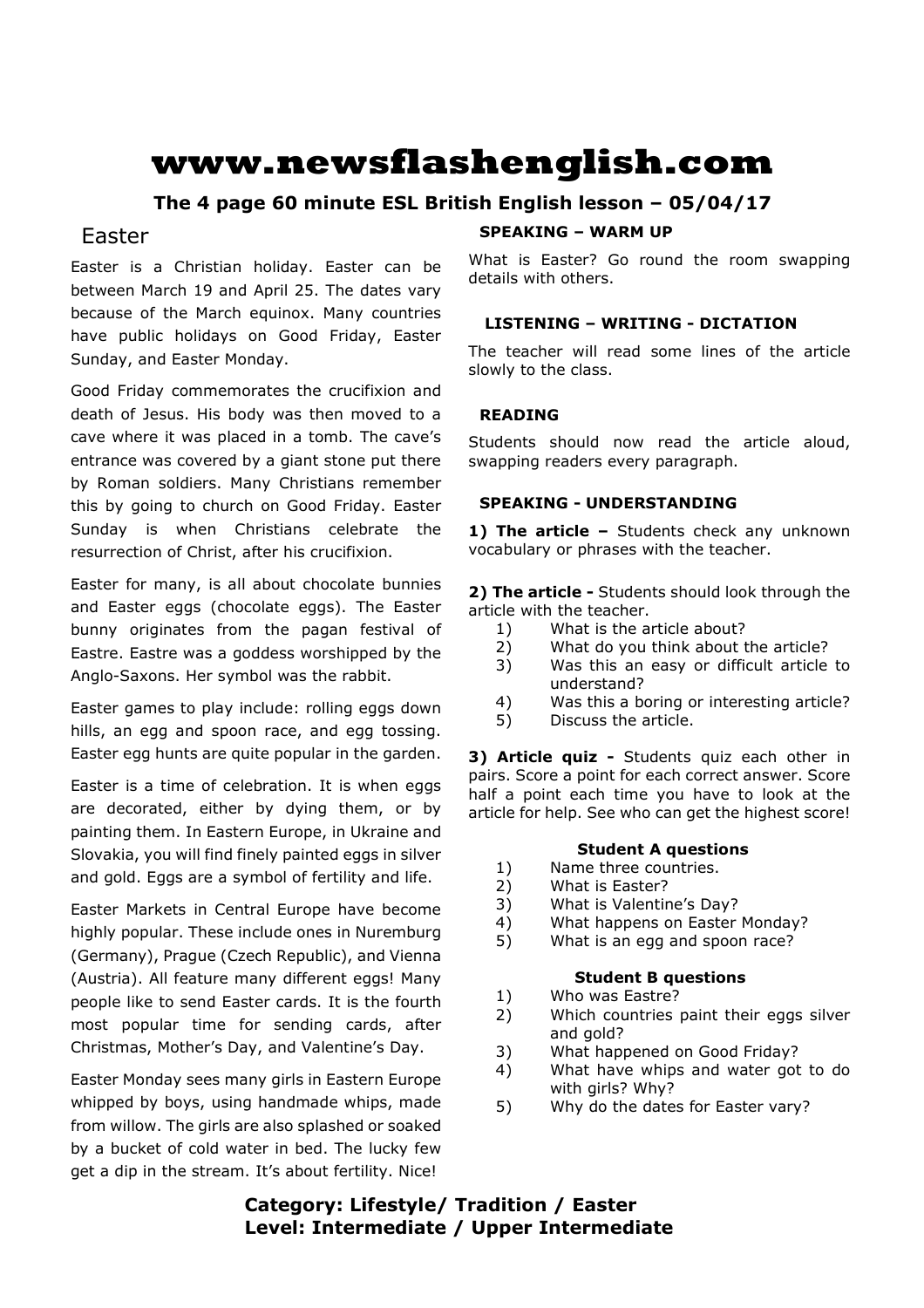#### **WRITING / SPEAKING**

dialogue together.

### **WRITING / SPEAKING**

*In pairs* – think of three about Easter from the article. Write them below and discuss.

- $1)$   $\qquad \qquad$
- 2) \_\_\_\_\_\_\_\_\_\_\_\_\_\_\_\_\_\_\_\_\_\_\_\_\_\_
- 3) \_\_\_\_\_\_\_\_\_\_\_\_\_\_\_\_\_\_\_\_\_\_\_\_\_\_

Think of three things not in the article about Easter. Write them below and discuss.

 $1)$   $\qquad \qquad$ 2) \_\_\_\_\_\_\_\_\_\_\_\_\_\_\_\_\_\_\_\_\_\_\_\_\_\_ 3) \_\_\_\_\_\_\_\_\_\_\_\_\_\_\_\_\_\_\_\_\_\_\_\_\_\_

#### **SPEAKING – EASTER 3**

*In groups/pairs –* You go into a travel agent. You wish to spend Easter somewhere. Talk to the travel agent (one of you) about some last minute ideas. Book a destination!

# **SPEAKING – EASTER - 4**

*In groups/pairs -* Prepare a one minute speech about **Easter**. Stand up and deliver it. *Allow 2- 3 mins to prepare some notes.* 

#### **DISCUSSION**

#### **Student A questions**

- 1) What do you think about what you've read?
- 2) What did you do last Easter?
- 3) What was your most memorable Easter? Why?
- 4) Do you go home for Easter? Explain.
- 5) Do you give or receive Easter eggs? Explain.
- 6) What does Easter mean to you?
- 7) Is Easter too commercial? Explain.
- 8) Should we all be going to church at Easter? Why? Why not?
- 9) Should we all get a longer holiday at Easter? Why? Why not?
- 10) Is Easter about fertility, about Christ, about chocolate eggs, or something else?

#### **SPEAKING – ROLEPLAY 1**

In pairs. On the board write as many words In groups. One of you is the interviewer. The about **'Easter***'. One-two minutes.* Compare with others are one of the following people. You are other teams. Using your words compile a short in the *Discussion FM* radio studio in London. Today's interview is about: *Easter.*

- 1) Someone who likes traditions and who has visited an Easter market.
- 2) Someone from a chocolate egg factory.
- 3) Someone who goes to church at Easter.
- 4) Someone who paints eggs.

*The teacher will choose some groups to roleplay their interview in front of the class.* 

#### **SPEAKING - ROLEPLAY 2**

*Student A* is a barman/barmaid in a café bar. *Student B* is at the bar. The conversation is about **Easter**. *2 mins.* 

### **SPEAKING - DISCUSSION - 5**

*Allow 10 minutes* – As a class.

# **Easter – What it means to you today**

*The teacher can moderate the session.*

# **DISCUSSION**

#### **Student B questions**

- 1) Did the headline make you want to read the article?
- 2) Have you ever visited an Easter market? If yes, was it good?
- 3) Do you send Easter cards? Explain.
- 4) What do you think of the East European tradition of the boys whipping the girls or splashing them with water?
- 5) Have you ever been splashed with water or thrown in a stream?
- 6) Had you heard of the goddess Eastre before? Explain further.
- 7) Have you ever taken part in an egg and spoon race? If yes, did you win?
- 8) Why are eggs the fertility of life? Explain.
- 9) Would you like to go away for Easter?
- 10) Did you like this discussion?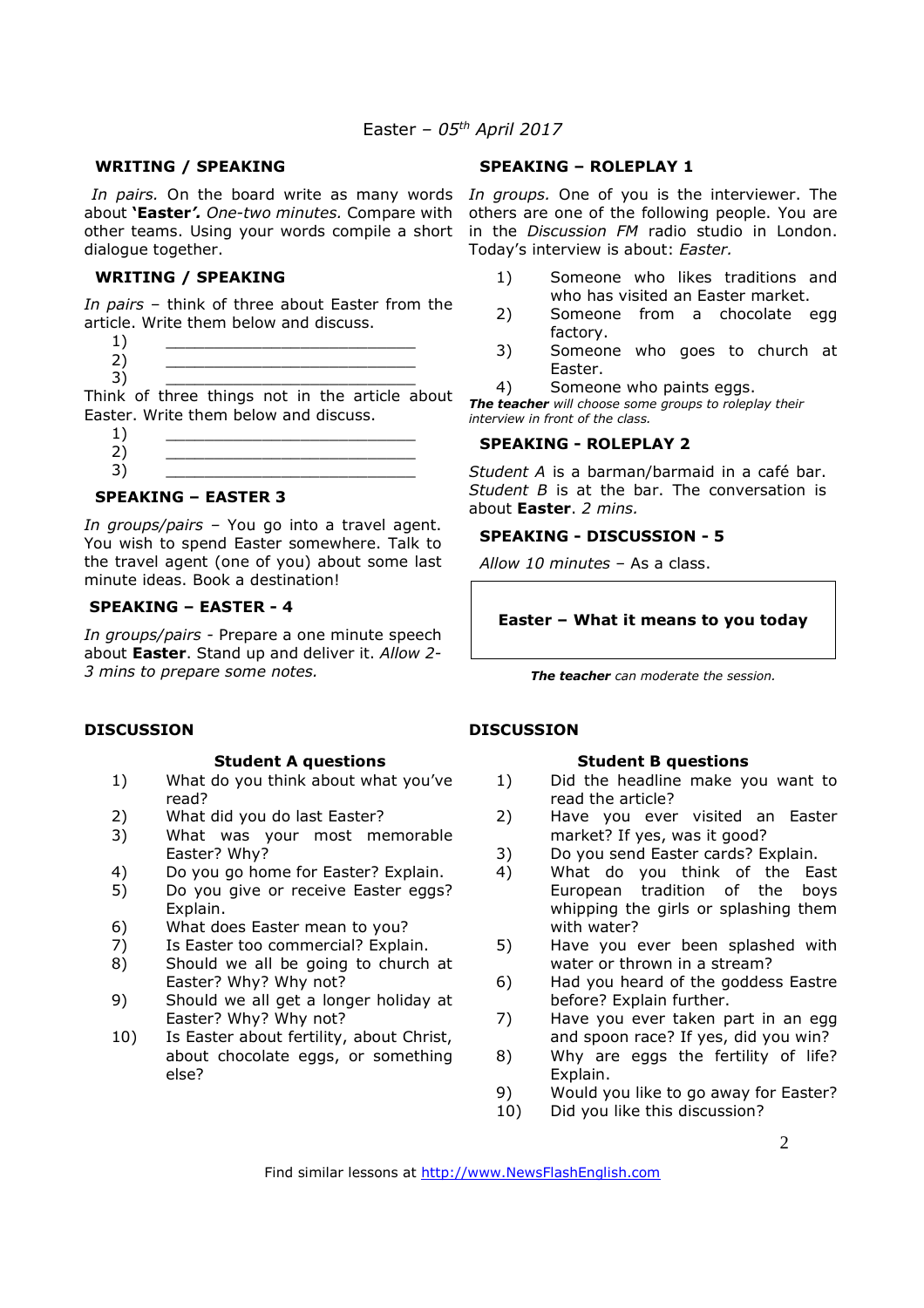# **GAP FILL: READING GAP FILL: GRAMMAR**

#### **Easter**

Easter is a Christian holiday. Easter can be between March 19 and April 25. The dates (1) because of the March equinox. Many countries have public holidays on Good Friday, Easter Sunday, and Easter Monday. Good Friday commemorates the (2) and death of Jesus. His body was then moved to a cave where it was placed in a  $(3)$ . The cave's  $(4)$ , was covered by a giant stone put there by Roman soldiers. Many Christians remember this by going to church on Good Friday. Easter Sunday is when Christians celebrate the (5)\_\_ of Christ, after his crucifixion. Easter for many, is all about  $(6)$ bunnies and Easter eggs (chocolate eggs). The Easter (7) originates from the pagan festival of Eastre. Eastre was a goddess worshipped by the Anglo-Saxons. Her symbol was the  $(8)$ .

# *rabbit / chocolate / resurrection / vary / tomb / entrance / crucifixion / bunny*

(1)\_\_ games to play include: rolling eggs down hills, an egg and spoon race, and egg tossing. Easter egg hunts are quite (2) in the garden. Easter is a time of celebration. It is when eggs are decorated, either by dying them, or by painting them. In Eastern Europe, in Ukraine and Slovakia, you will find finely painted (3)\_ in silver and gold. Eggs are a (4)\_ of fertility and life.

Easter Markets in Central Europe have become highly popular. These include ones in Nuremburg (Germany), Prague (Czech Republic), and Vienna (Austria). All (5)\_ many different eggs! Many people like to send Easter cards. It is the fourth most popular time for sending cards, after Christmas, Mother's Day, and Valentine's Day. Easter Monday sees many girls in Eastern Europe whipped by boys, using handmade (6) \_\_, made from willow. The girls are also splashed or soaked by a (7) of cold water in bed. The lucky few get a dip in the stream. It's about (8) . Nice!

# *whips / fertility / popular / symbol / eggs / Easter / bucket / feature*

#### **Easter**

Easter is a Christian holiday. Easter can be between March 19 and April 25. The dates vary  $(1)$  of the March equinox. (2) countries have public holidays on Good Friday, Easter Sunday, and Easter Monday. Good Friday commemorates the crucifixion and death of Jesus.  $(3)$  body was  $(4)$  moved to a cave (5) it was placed in a tomb. The cave's entrance was covered by a giant stone put there by Roman soldiers. Many Christians remember (6)\_\_ by going to church on Good Friday. Easter Sunday is (7)\_\_ Christians celebrate the resurrection of Christ, after his crucifixion. Easter for many, is all about chocolate bunnies and Easter eggs (chocolate eggs). The Easter bunny originates from the pagan festival of Eastre. Eastre was a goddess worshipped by the Anglo-Saxons. (8) \_ symbol was the rabbit.

# *when / where / then / many / because / this / his / her*

Easter games to play include: rolling eggs down hills, an egg and spoon race, and egg tossing. Easter egg hunts are quite popular in the garden. Easter is a time  $(1)$  celebration.  $(2)$  is when eggs are decorated, either by dying them, or by painting them. In Eastern Europe, in Ukraine and Slovakia, you will find finely painted eggs in silver (3) gold. Eggs are a symbol of fertility and life.

Easter Markets in Central Europe have become highly popular. These include ones in Nuremburg (Germany), Prague (Czech Republic), and Vienna (Austria). All feature many different eggs! Many people like to send Easter cards. It is the fourth most popular time (4)\_\_ sending cards, after Christmas, Mother's Day, and Valentine's Day. Easter Monday sees many girls in Eastern Europe whipped by boys, using handmade whips, made from willow. (5) girls are also splashed (6) \_\_ soaked (7) \_\_ a bucket of cold water (8) bed. The lucky few get a dip in the stream. It's about fertility. Nice!

#### *for / by / of / it / or / in / the / and*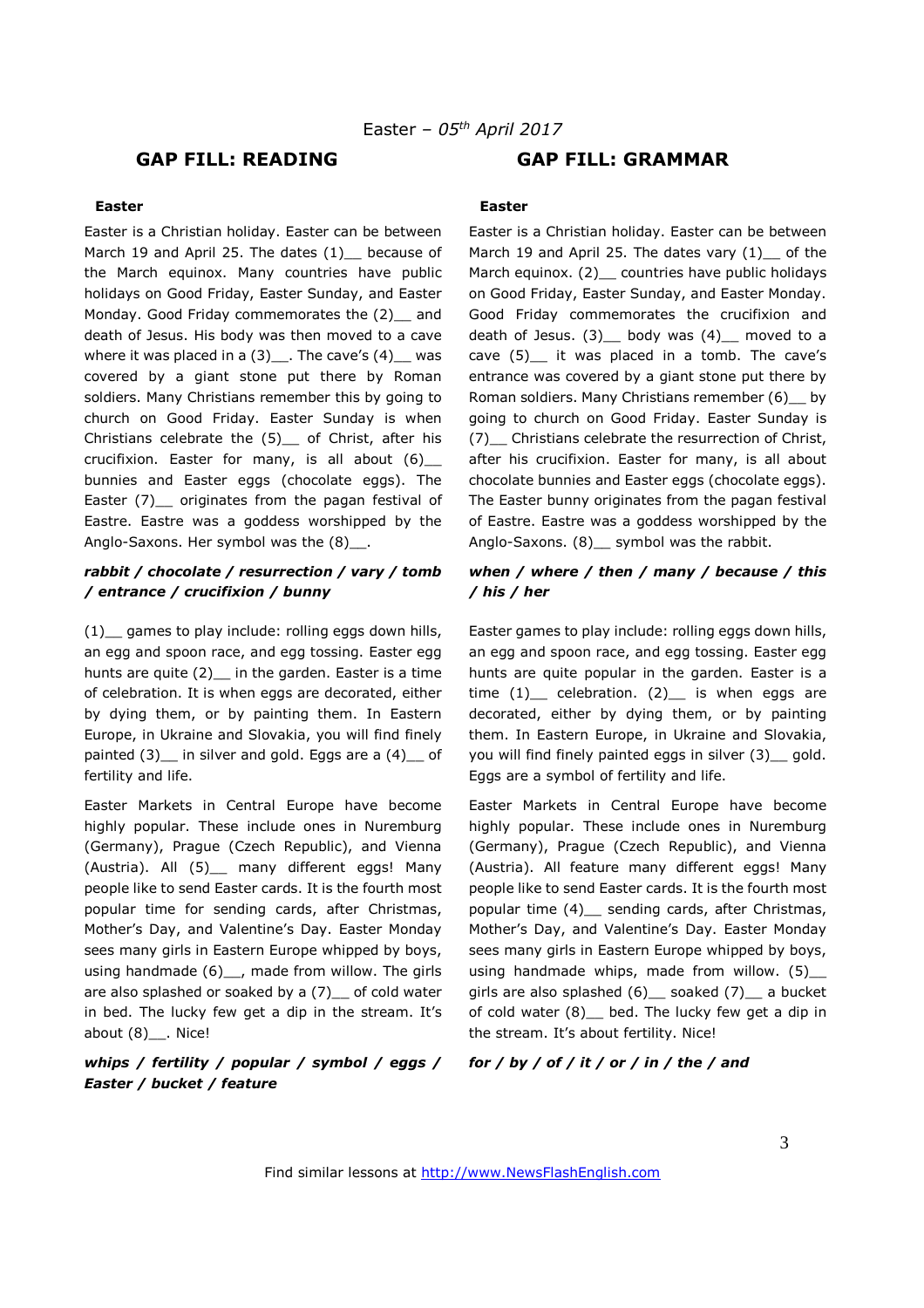Easter *– 05 th April 2017*



#### **Easter**

Easter is a \_\_\_\_\_\_\_\_\_\_\_\_\_\_\_\_\_\_\_\_. Easter can be between March 19 and April 25. The dates vary because of the March equinox. Many countries have public holidays on Good Friday, Easter Sunday, and Easter Monday. Good Friday commemorates the example of Jesus. His body was then moved to a cave where it was placed in a tomb. The cave's entrance was covered by a giant stone put there by Roman soldiers. Many Christians remember this by going to church on Good Friday. is when Christians celebrate the resurrection of Christ,

Easter for many, is all about chocolate bunnies and Easter eggs (chocolate eggs). The Easter bunny originates from the pagan festival of Eastre. Eastre was a goddess worshipped by the Anglo-Saxons. Her symbol was the rabbit. Easter games to play include: rolling eggs down hills, an egg and spoon race, \_\_\_\_\_\_\_\_\_\_\_\_\_\_\_\_\_. Easter egg hunts are quite popular in the garden.

Easter is a time of celebration. It is when eggs are decorated, either by dying them, \_\_\_\_\_\_\_\_\_\_\_\_\_\_\_\_\_\_\_.

In Eastern Europe, \_\_\_\_\_\_\_\_\_\_\_\_\_\_\_\_\_\_\_\_\_\_\_, you will find finely painted eggs in silver and gold. Eggs are a symbol of fertility and life.

Europe have become highly popular. These include ones in Nuremburg (Germany), Prague (Czech Republic), and Vienna (Austria). All feature many different eggs! Many people like to send Easter cards. It is the fourth most popular time for sending cards, after Christmas, Mother's Day, and Valentine's Day.

Easter Monday sees many girls in Eastern Europe whipped by boys, \_\_\_\_\_\_\_\_\_\_\_\_\_\_\_\_\_\_\_\_, made from willow. The girls are also splashed or soaked by a bucket of cold water in bed. The lucky few \_\_\_\_\_\_\_\_\_\_\_\_\_\_\_\_\_\_\_\_\_\_\_. It's about fertility. Nice!

#### **www.newsflashenglish.com**

**Copyright D. J. Robinson 2017 (V2)**

#### **WRITING / SPEAKING**

**1) On the board -** *In pairs/As a class,* list **10 different thing about Easter.** *Five minutes. Talk briefly about each of them*.

**2) Sentence starters -** Finish these sentence starters. Correct your mistakes. Compare what other people have written.

1) Easter \_\_\_\_\_\_\_\_\_\_\_\_\_\_\_\_\_\_\_\_\_\_\_\_\_\_\_\_\_\_

 $2)$  I think  $\overline{\phantom{a}}$ 

3) Easter today \_\_\_\_\_\_

**3)** Write down 50 words about: *Easter.* Your words can be read out in class.

**4) Homework -** Write and send a 200 word email to your teacher about: *Easter.*

#### **SPELLING**

 $\begin{pmatrix} 1 \\ 2 \end{pmatrix}$ 

 $4)$  $5)$ 6) celebration  $7)$ 8) 9)  $10)$ 

The teacher will ask the class individually to spell the following words that are in the article. Afterwards check your answers.

| eck your answers. |              | Excellent $= 20$ |           |
|-------------------|--------------|------------------|-----------|
| 1)                | Christian    | 11)              | Nuremburg |
| 2)                | resurrection | 12)              | handmade  |
| 3)                | crucifixion  | 13)              | whips     |
| 4)                | church       | 14)              | fertility |
| 5)                | tossing      | 15)              | popular   |
| 6)                | celebration  | 16)              | willow    |
| 7)                | when         | 17)              | bucket    |
| 8)                | dying        | 18)              | soldiers  |
| 9)                | these        | 19)              | Eastre    |
| 10)               | Vienna       | 20)              | goddess   |

**SPELLING**

ratings: **Pass = 12 Good = 15 Very good = 18**

Use the following